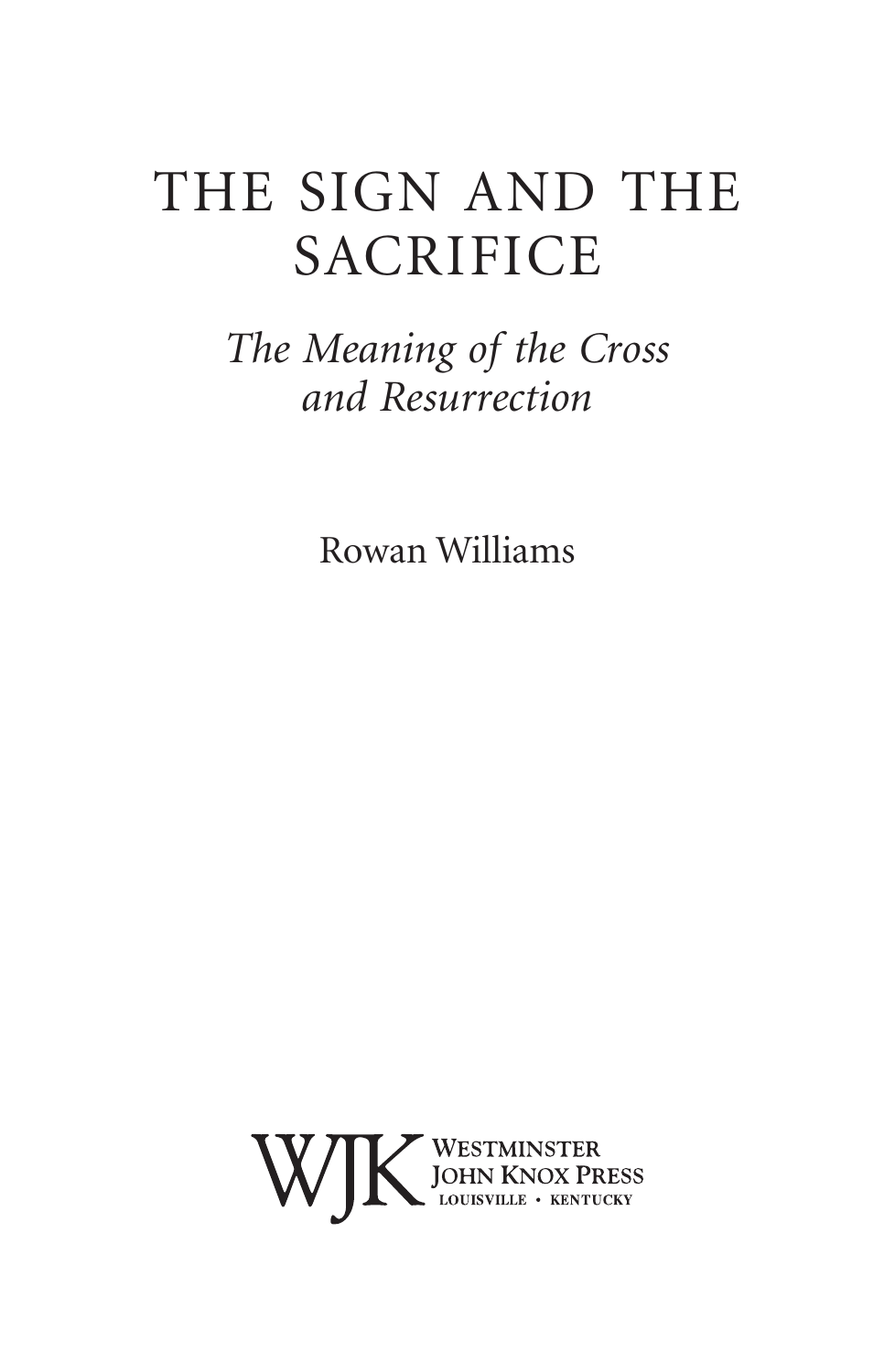## *Contents*

## *Part 1* **THE MEANING OF THE CROSS**

| 1 The sign      |    |
|-----------------|----|
| 2 The sacrifice | 20 |
| 3 The victory   | 39 |

#### *Part 2*

### **THE MEANING OF THE RESURRECTION**

| 4 Christ's resurrection – then              | 61  |
|---------------------------------------------|-----|
| 5 Christ's resurrection – now               | 83  |
| Epilogue: The beginning of the new creation | 100 |
| Acknowledgements                            |     |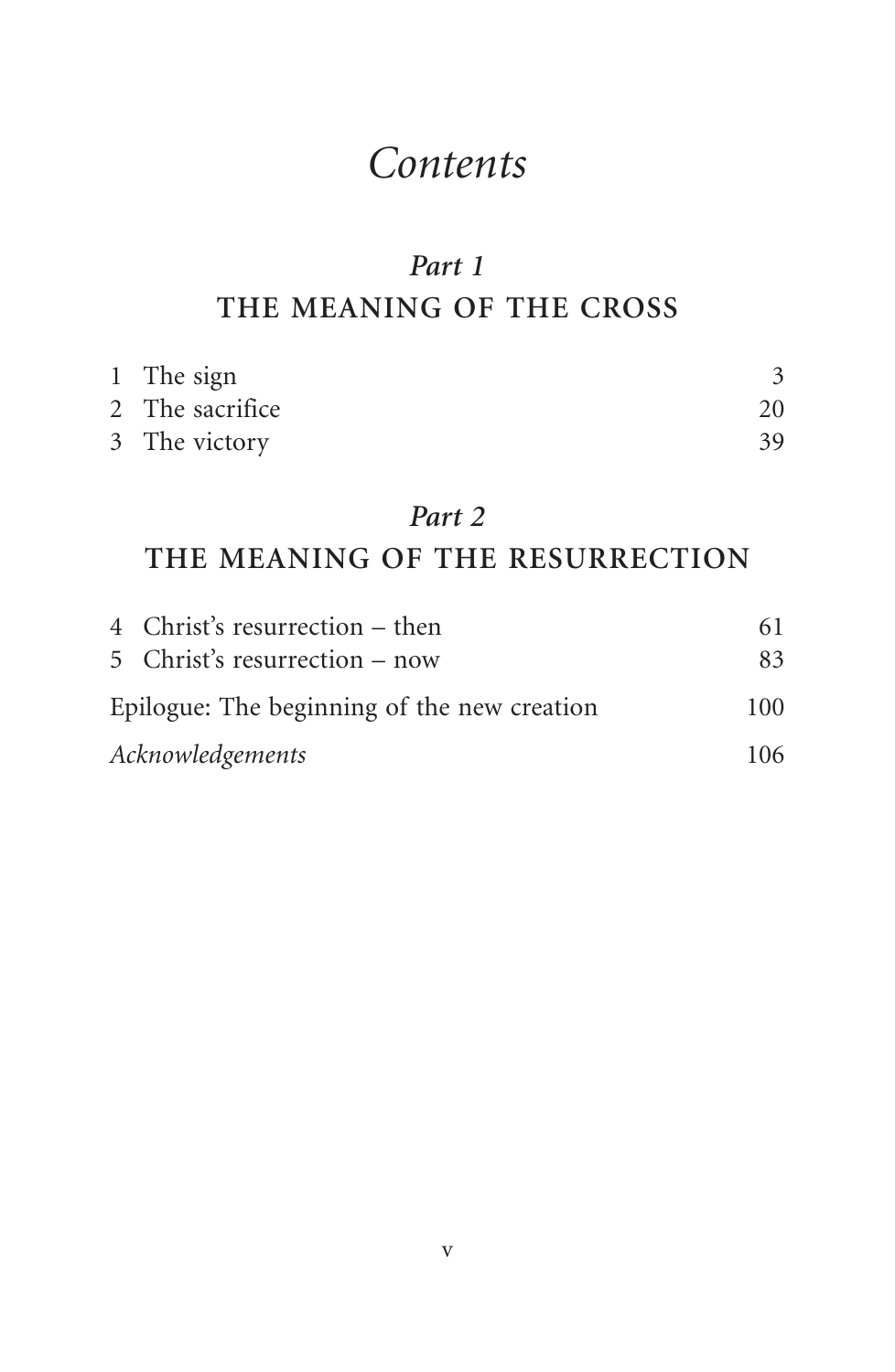# *Part 1* THE MEANING OF THE CROSS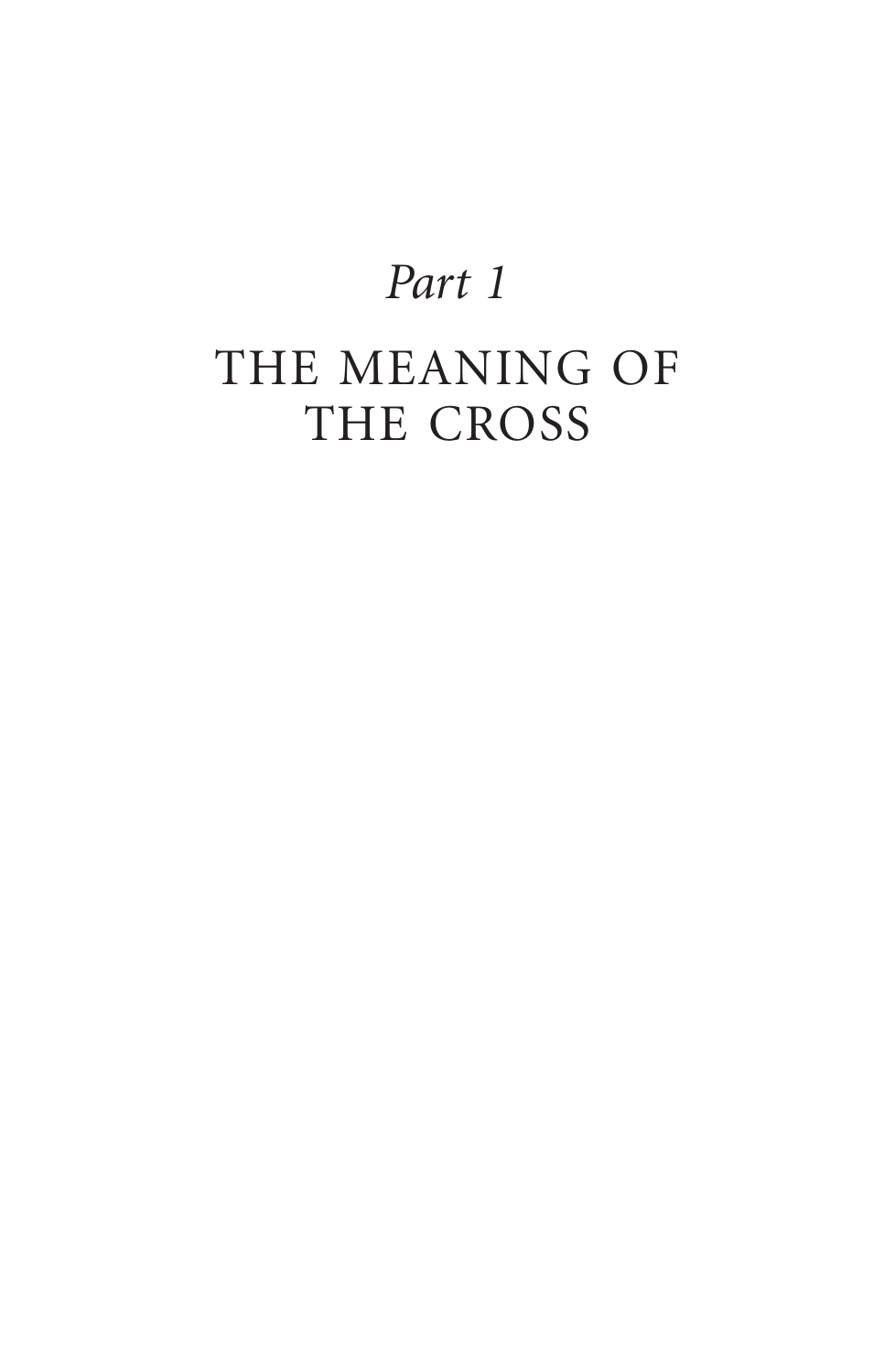For to this you have been called, because Christ also suffered for you, leaving you an example, so that you should follow in his steps. 'He committed no sin, and no deceit was found in his mouth.' When he was abused, he did not return abuse; when he suffered, he did not threaten; but he entrusted himself to the one who judges justly. He himself bore our sins in his body on the cross, so that, free from sins, we might live for righteousness; by his wounds you have been healed. (Peter 2.21–24, nrsv)

When we go into a Christian place of worship, we expect to see a cross. And when crosses are removed from public places, such as crematoria or hospital chapels, we quite reasonably get rather indignant about it. But in the world in which Christianity began, a place of worship was the last place you would expect to see a cross. We can only begin to get some sense of what it might have felt like to encounter the symbol of a cross in the first couple of Christian centuries if we imagine coming into a church and being faced with a large picture of an electric chair, or perhaps a guillotine. The cross was a sign of suffering, humiliation, disgrace. It was a sign of an all-powerful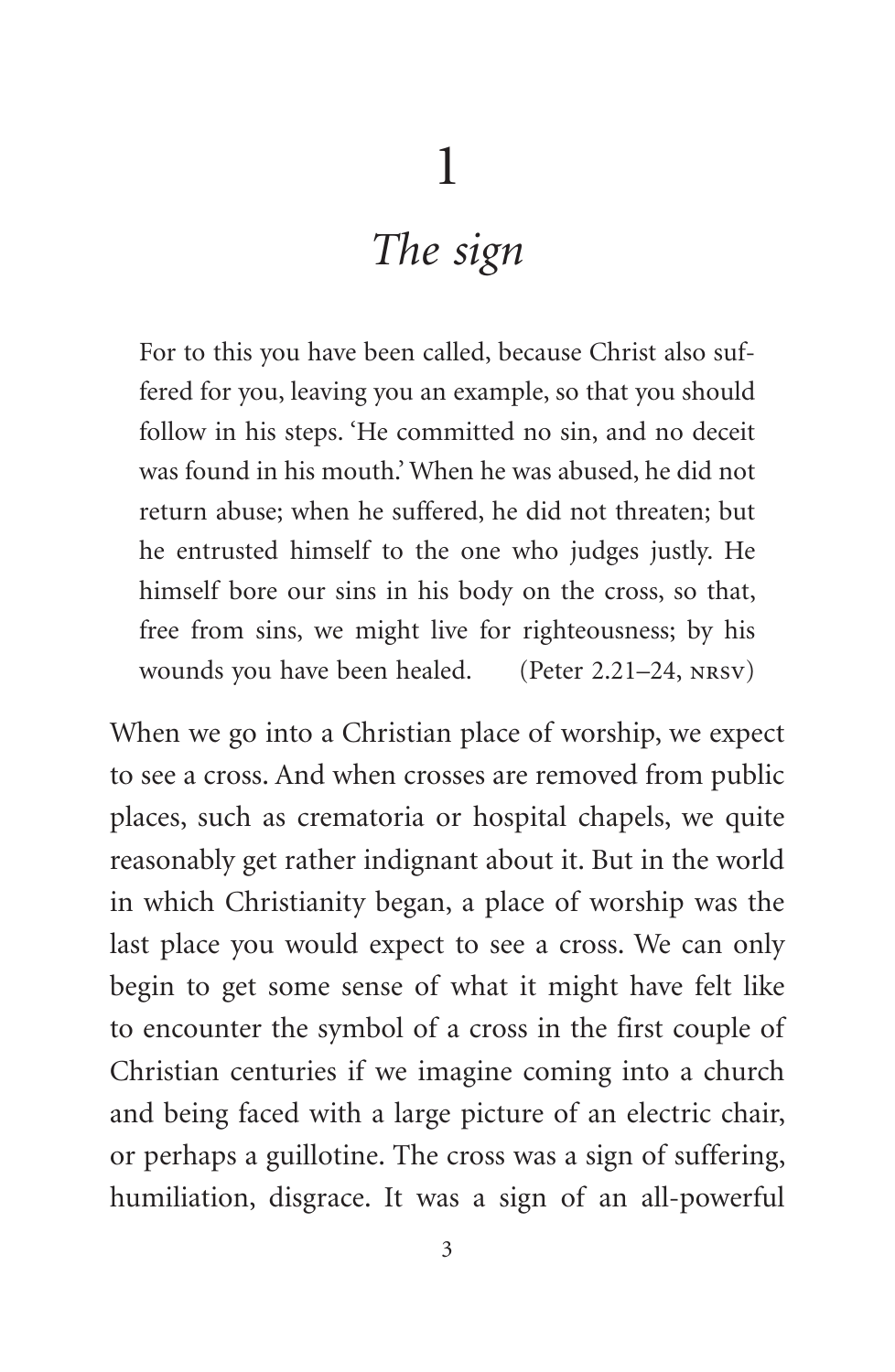empire that held life very cheap indeed: a forceful and immediate reminder to everybody that their lives were in the hands of the state. You might well be used to seeing crosses on the outskirts of towns or by the side of the road, but most definitely not in any place of worship.

When Jesus was a small boy there was a revolt in Galilee that was brutally suppressed by the Romans. We're told that there were thousands of crosses by the roads of Galilee. When in the Gospels Jesus speaks of picking up your cross and following him, he is not using a religious metaphor for things becoming a bit difficult.

So a group of people who proclaimed that the sign of their allegiance was a cross had a lot of explaining to do; and so we will be looking at some of the ways in which the first Christians tried to explain themselves. Because once we get past the surface level of being used today to seeing crosses around as a religious symbol, once we let ourselves recognize what it is that we are looking at, we are bound to be faced with some of the same questions. What is this about? How does it work? Why do we have an instrument of torture at the centre of our imagination?

The early Christians must have felt that they had no option but to talk about the cross. They knew that because of the death of Jesus on the cross their universe had changed. They no longer lived in the same world. They expressed this with enormous force, talking about a new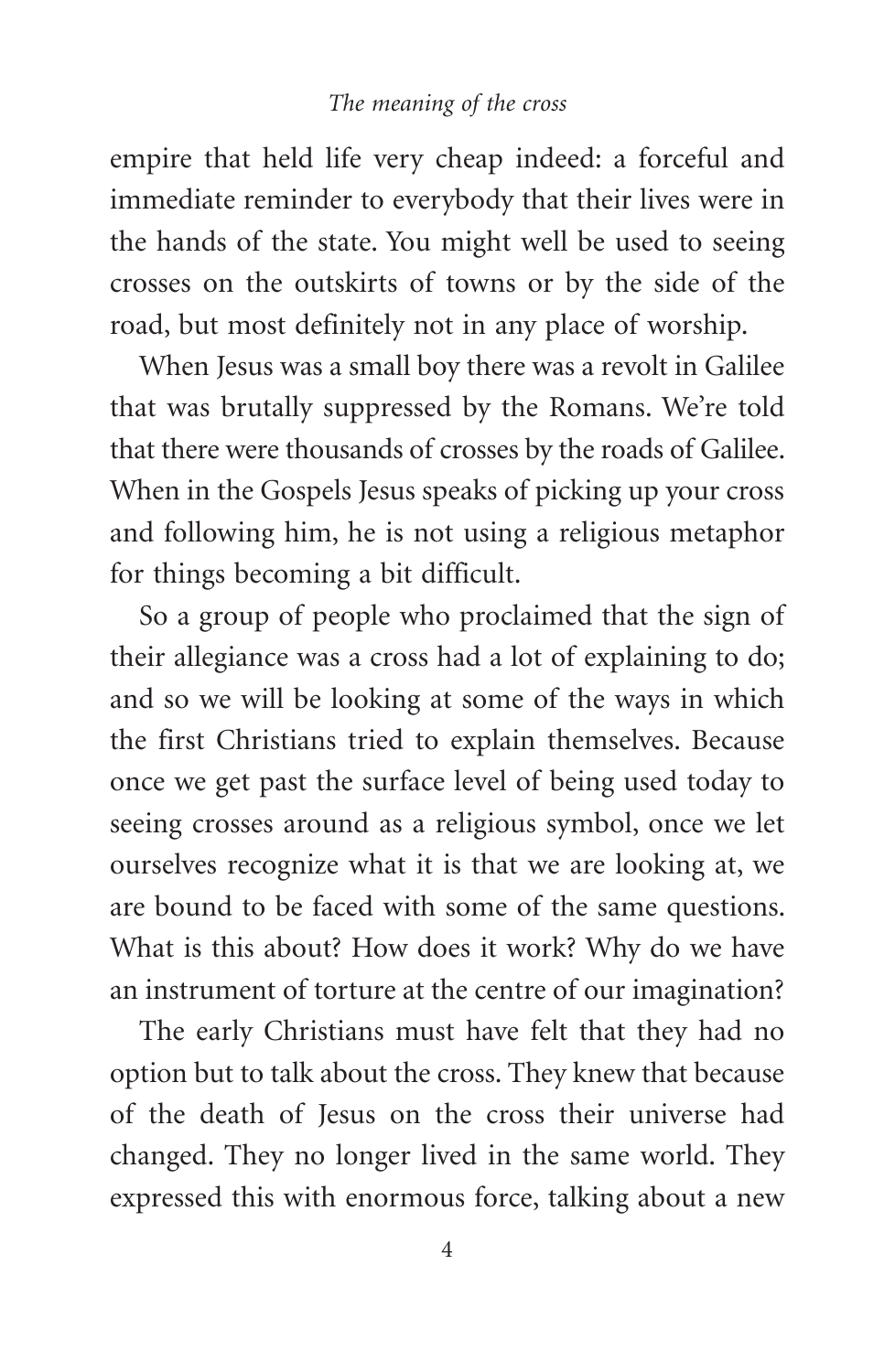creation, about liberation from slavery. They talked about the transformation of their whole lives and they pinned it down to the events that we remember each Good Friday. They couldn't get away from the cross – or so at least the New Testament seems to imply. There are in fact some New Testament scholars who try to argue that reflection on the cross of Jesus came in a little bit later. First came Jesus the charismatic teacher, the wandering prophet; first came an interest in his words rather than his deeds or his sufferings. And yet, when you read the earliest texts of Christian Scripture, not only the Gospels, it's difficult to excavate any stratum of thinking that is, as you might say, 'pre-cross'. Pretty well everything we read in the New Testament is shadowed by the cross. It is, first and foremost, the *sign* of how much has changed and how it has changed.

Even non-Christians in the world around recognized the central importance of the cross to Jesus' early followers. The earliest picture we have of the crucifixion is scratched on a wall in Rome; it may be as old as the second century. It is a rather shocking image: a man with a donkey's head strapped and nailed to a cross, and next to the cross a very badly drawn little figure wearing the short tunic of a slave, and scribbled above it, 'Alexamenos worshipping his god'. Presumably one of Alexamenos's fellow slaves had scrawled this little cartoon on the wall to make fun of him. But he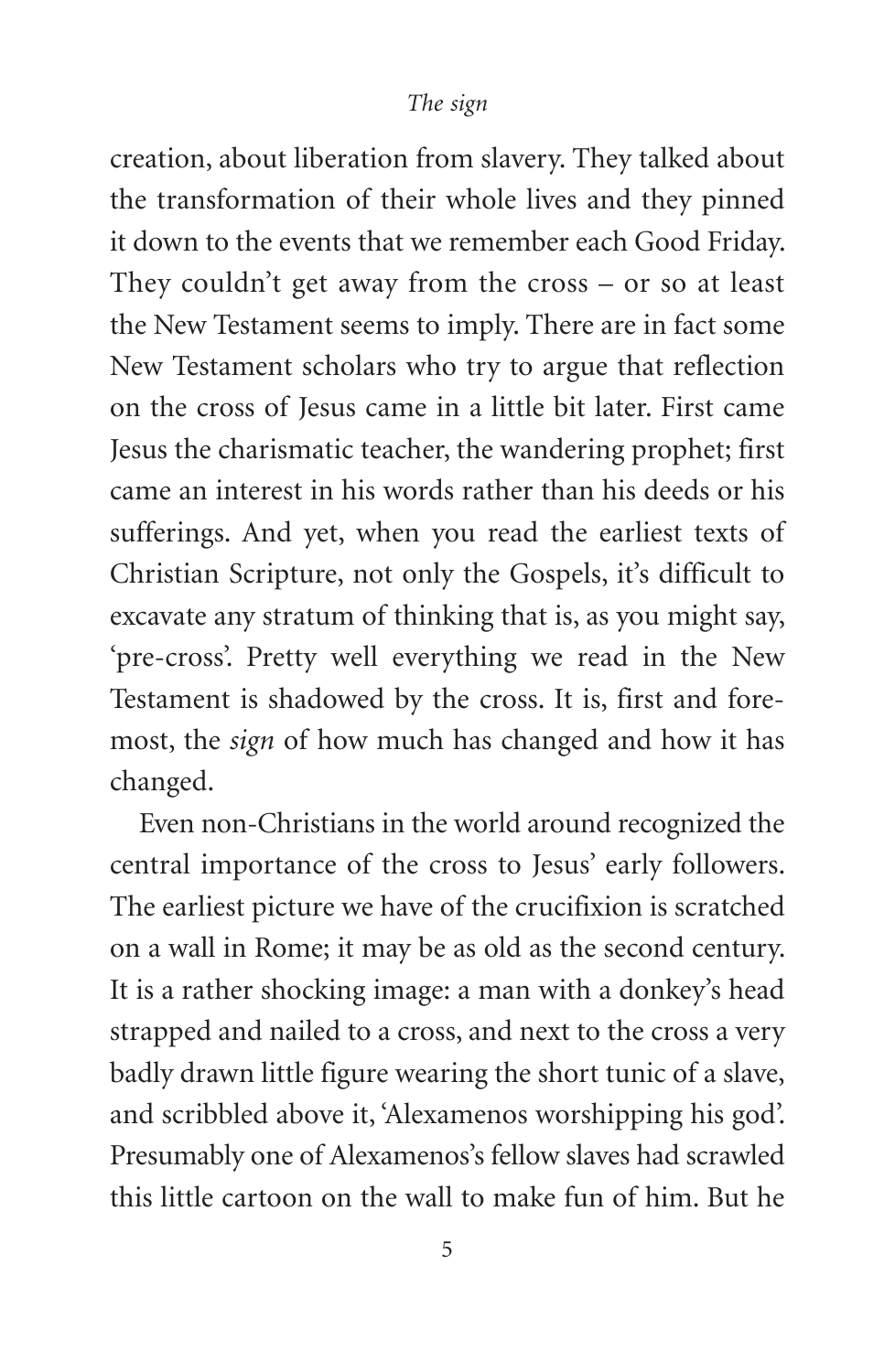knew, as Alexamenos knew, that Alexamenos' god was a crucified God.

The first Christians had some explaining to do; and so do we. In one of the great Christian poems of the twentieth century (the second of the *Four Quartets*), T. S. Eliot writes, 'Again, in spite of that, we call this Friday good.' That's the agenda for our reflections in this chapter: why is this instrument of suffering and death a sign of what is good?

The early Christians were at a huge disadvantage. They claimed that the world had changed because somebody had been executed by a death normally reserved for slaves and rebels. They were saying that their new life depended on somebody who had been so much at odds with the Roman world that the full force of the empire had crushed him. That might not in itself have been fatal if it had been possible to say that he died because he was defending his nation and his faith. In the couple of centuries just before the birth of Jesus, the Jewish people had begun to develop theories about martyrdom. They had come to believe that when somebody died for the law and for the nation, that person's death was pleasing to God: there's a phrase from a text of that time, affirming that 'God considers the soul of a man to be a worthy sacrifice.' But Jesus did not die defending the nation or the law against foreign oppression. He died because those who ruled his nation had collaborated with the oppressor. The early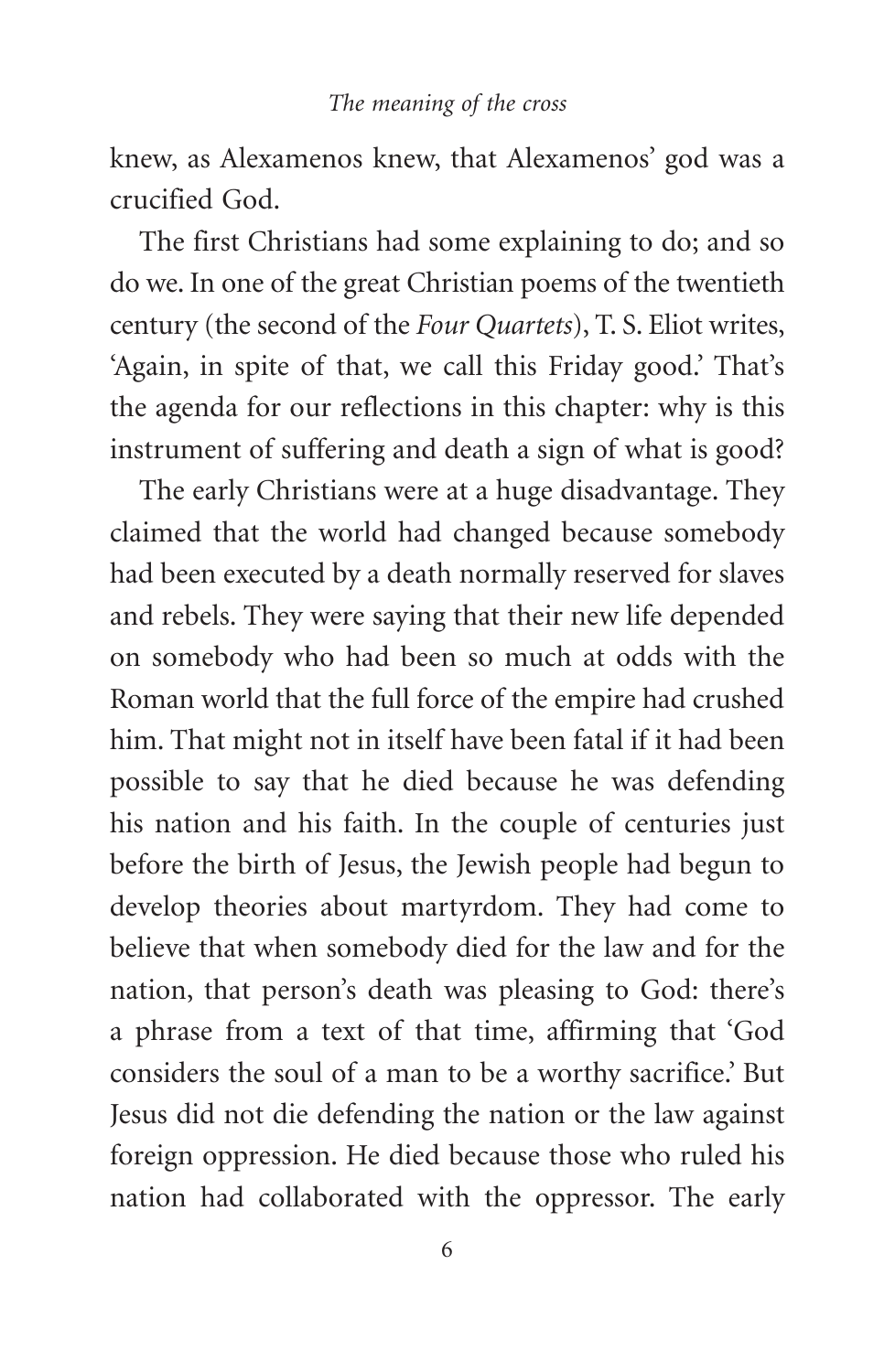Christians were thus caught in a sort of pincer movement: here was somebody condemned by the state and rejected by the religious authorities of his own people. So, imagine you're an early Christian and this is your sign. What is it a sign of?

## *Sign of God's love and freedom*

Several times in the New Testament we encounter a phrase like 'God demonstrates' or 'proves' his love for the world by or through the cross. It's there, for example, in Romans 5.8: 'Christ died for us . . . and that is God's own proof of his love towards us.' We find similar language in 1 Timothy 2 and several times in the first letter of John. God has 'proved' his love for us through Jesus, and particularly through the death of Jesus. The Gospel of John goes even further, speaking of the death of Jesus as his 'glorification': when Jesus dies God's glory becomes fully manifest. So the execution of Jesus is a proof that God loves us, and so is also a demonstration of the *kind* of God that we are talking about. In John 12 Jesus says: 'When I am lifted up, I will draw everyone to me' – and the context makes it clear that his hearers are puzzled and shocked by the allusion to crucifixion. This is how the early Christians begin to push back at the expectations, you might almost say the clichés, of the world around. Yes, the cross is our sign and it is a sign of the kind of God we believe in.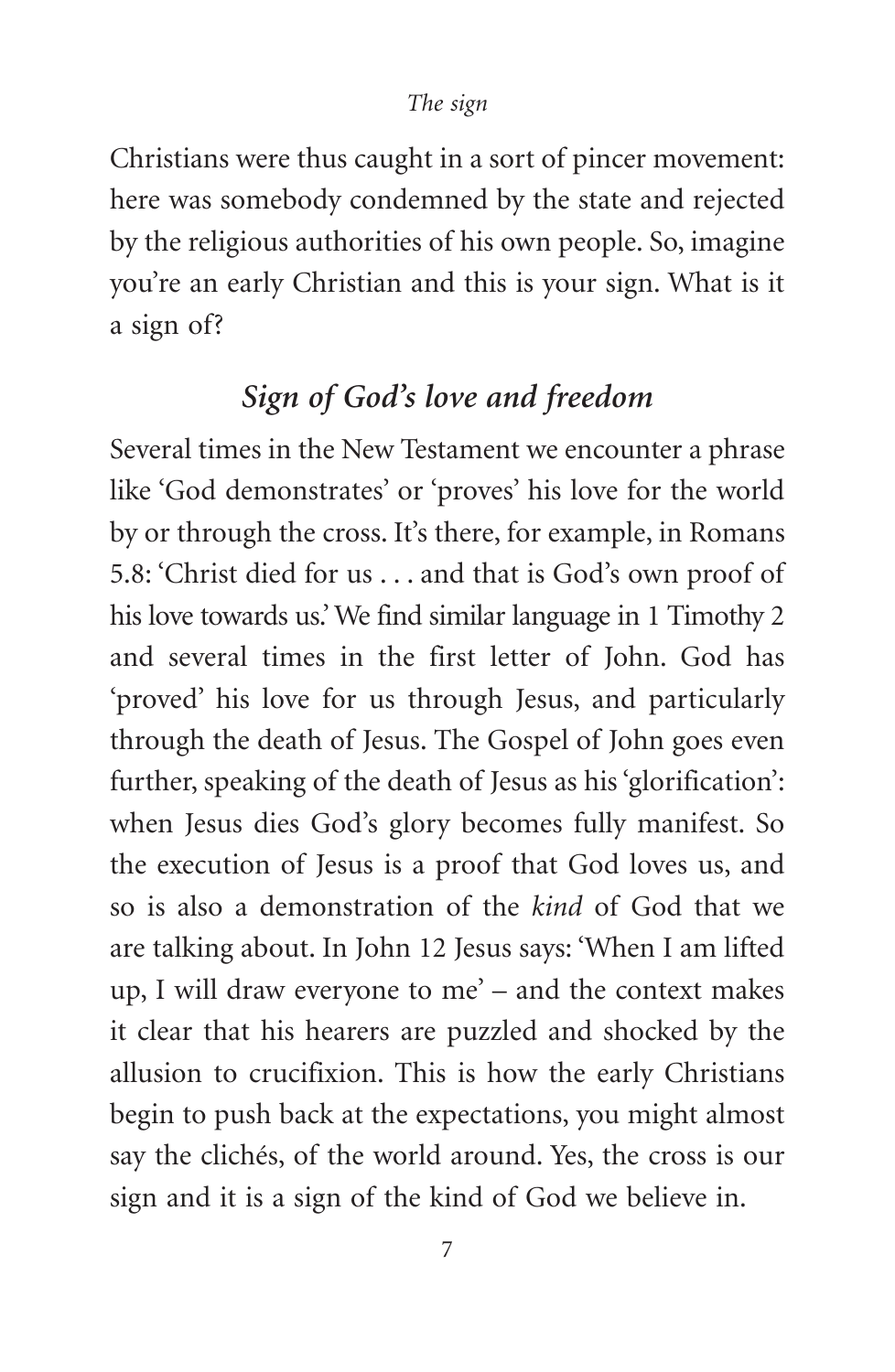How then does the execution of Jesus show the love of God? How does it become that sort of sign? We have a hint in Luke 23.34 and in the first letter of Peter 2.23. In Luke, as Jesus is crucified he says, 'Father, forgive.' And in Peter's letter we are reminded that when Jesus is abused he doesn't retaliate: 'When they hurled their insults at him, he did not retaliate.' Here is a divine love that cannot be defeated by violence: we do our worst, and we still fail to put God off. We reject, exclude and murder the one who bears the love of God in his words and work, and that love continues to do exactly what it always did. The Jesus who is dying on the cross is completely consistent with the Jesus we have followed through his ministry, and this consistency shows that we can't deflect the love that comes through in life and death. So when Pilate and the High Priest – acting on behalf of all of us, it seems – push God in Jesus to the edge, God in Jesus gently but firmly pushes back, doing exactly what he always did: loving, forgiving, healing.

So the cross is a sign of the transcendent freedom of the love of God. This is a God whose actions, and whose

*The cross is a sign of the transcendent freedom of the love of God*

reactions to us, cannot be dictated by what we do. You can't trap, trick or force God into behaving against his character. You can do what you like: but God is God. And if he wants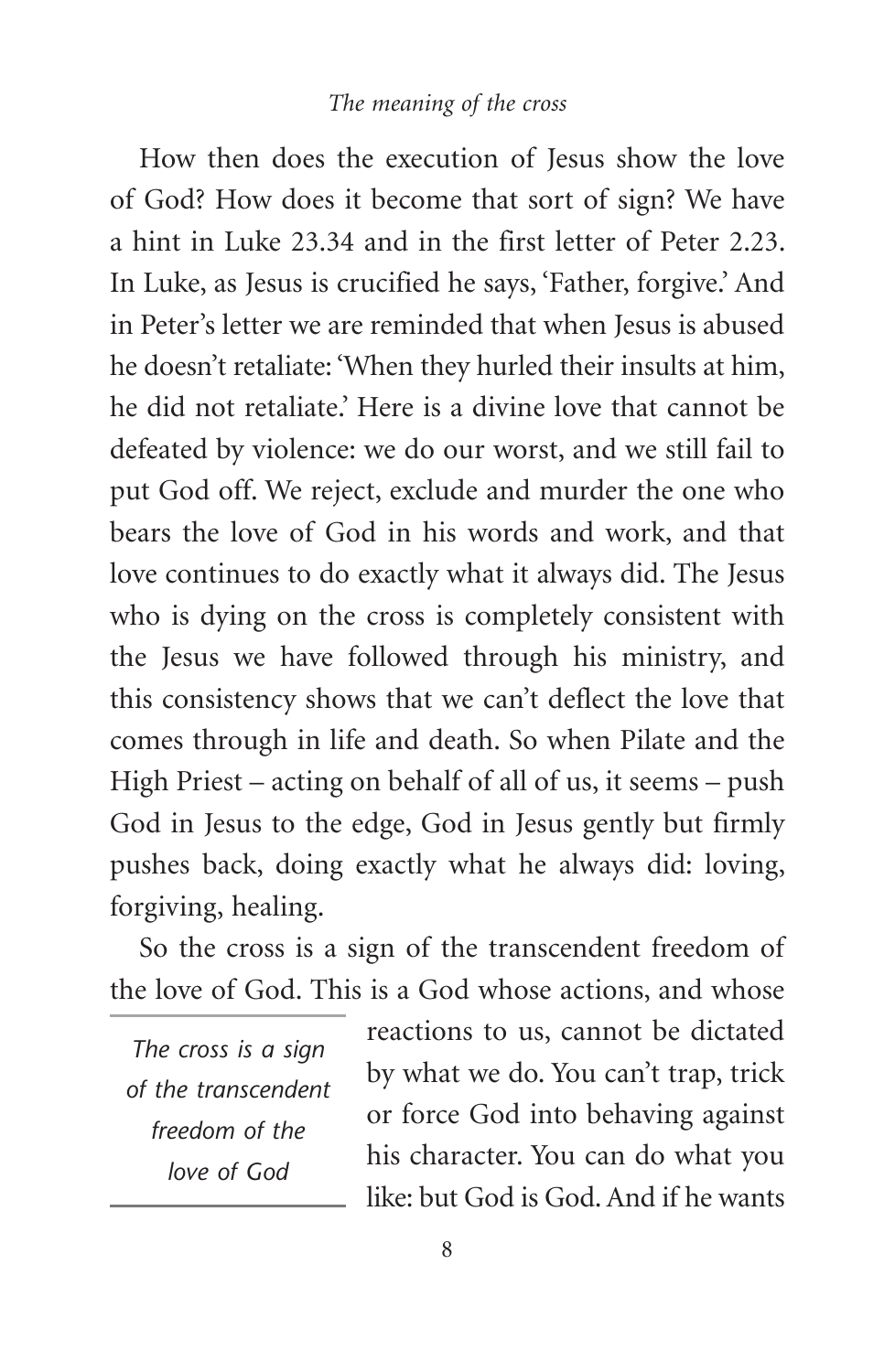to love and forgive then he's going to love and forgive whether you like it or not, because he is free. Our lives, in contrast, are regularly dominated by a kind of emotional economics: 'I give you that; you give me this.' 'I give you friendship; you give me friendship.' 'You treat me badly, and I'll treat you badly.' We're caught up in cycles of tit-for-tat behaviour. But God is not caught up in any cycle: God is free to be who he decides to be, and we can't do anything about it.

And that's the good news: the good news of our powerlessness to change God's mind. Which is just as well, because God's mind is focused upon us for mercy and for life. God will always survive our sin, our failure. God is never exhausted by what we do. God is always there, capable of remaking the relationships we break again and again. That's the sign of the cross, the sign of freedom.

It's out of that aspect of the New Testament – one strand among several – that the tradition arises in Christian history that has sometimes been called 'exemplarism': the cross of Christ is an example. 'Christ . . . suffered for you, leaving you an example,' says 1 Peter 2.21. Jesus was free from the vicious circle of retaliation, and so can we be and so should we be. Christ did not retaliate, return abuse for abuse; so neither should we. In the Acts of the Apostles we see that the free forgiveness of Jesus on the cross is already shaping the response of the disciples, because when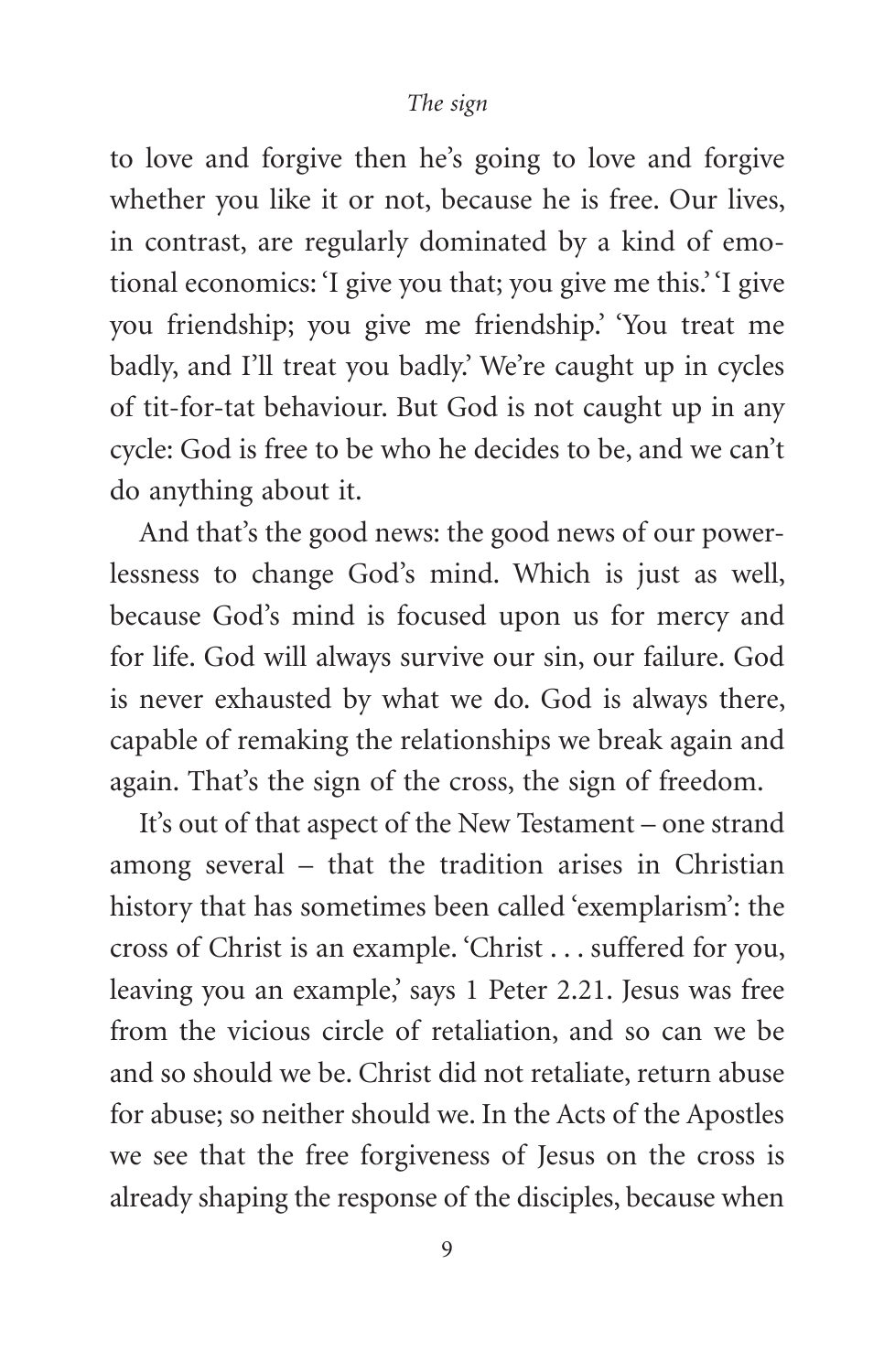Stephen – the first martyr – faces his execution, he says something very similar to what Jesus says. What Jesus said to the Father, Stephen says to Jesus: 'Do not hold this sin against them' (Acts 7.60). Already, it seems, the way in which Jesus died on the cross has become a model that Christian believers must follow. And so, if we imitate the non-violent, non-retaliatory response of Jesus, we ourselves become a sign of the same divine love. We in our lives, in our willingness to be reconciled, show the world what kind of God we believe in: a God who is free from the vicious circle of violence and retaliation.

But it's not only that. The cross is an example *to* us but also an example *for* us. It is, in the old sense of example, a 'sample' of the love of God. This is what the love of God is like: it is free and therefore it is both all-powerful and completely vulnerable. All-powerful because it is always free to overcome, but vulnerable because it has no way of

*This is what the love of God is like: it is free and therefore it is both all-powerful and completely vulnerable*

guaranteeing worldly success. The love of God belongs to a different order, not the order of power, manipulation and getting on top, which is the kind of power that preoccupies us. This takes us a bit

beyond what the New Testament says in so many words, but only a bit. It's a very natural way for the idea to develop, and it's been very powerful in much Christian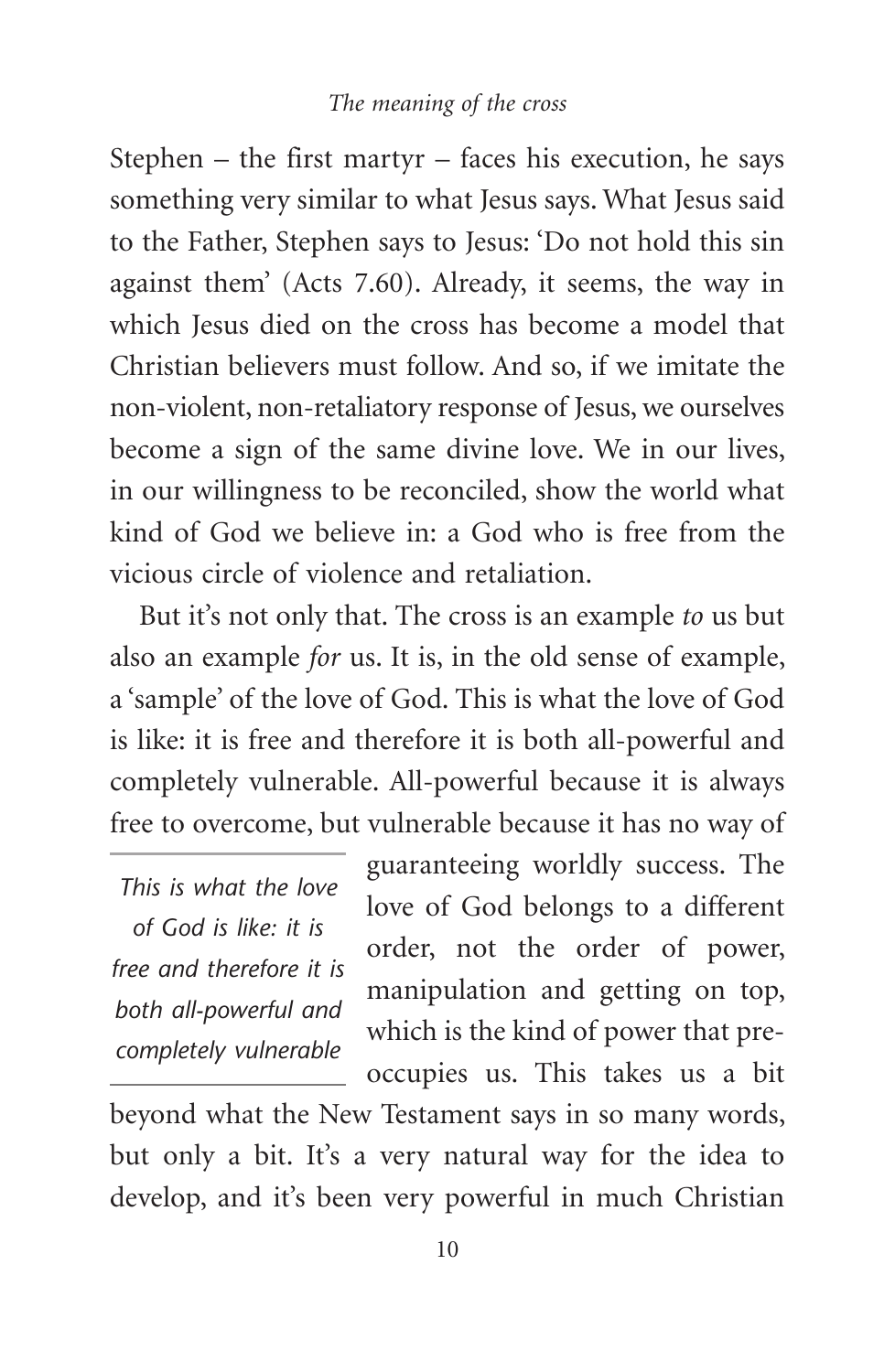thinking. It allows us to say that the love of God is the kind of love that identifies with the powerless; the kind of love that appeals to nothing but its own integrity, that doesn't seek to force or batter its way through. It lives, it survives, it 'wins' simply by being itself. On the cross, God's love just is what it is and it's valid and world-changing and earth-shattering, even though at that moment what it means in the world's terms is failure, terror and death.

This has always been for Christians a hugely powerful idea: the defencelessness of the love of God, a love which has nothing but itself to rely on and yet somehow is all powerful. The weakness of God, said Paul, is stronger than human strength (1 Corinthians 1.25). And such a love – so many Christians have said – draws us towards Jesus. It has a magnetic force because it is a love that can't threaten us. How could we say no?

One of the people who most fully developed and reflected on this aspect of the cross was the twelfth-century philosopher and theologian Peter Abelard. He taught for many years in the schools of Paris, met with terrible personal tragedy and disaster, and ended his life as a monk. And it was he who first dwelt at length on the idea that the death of Jesus on the cross exemplifies a love that, when we have seen how it works, we simply can't refuse. One of the great novels of the twentieth century dealing with the Christian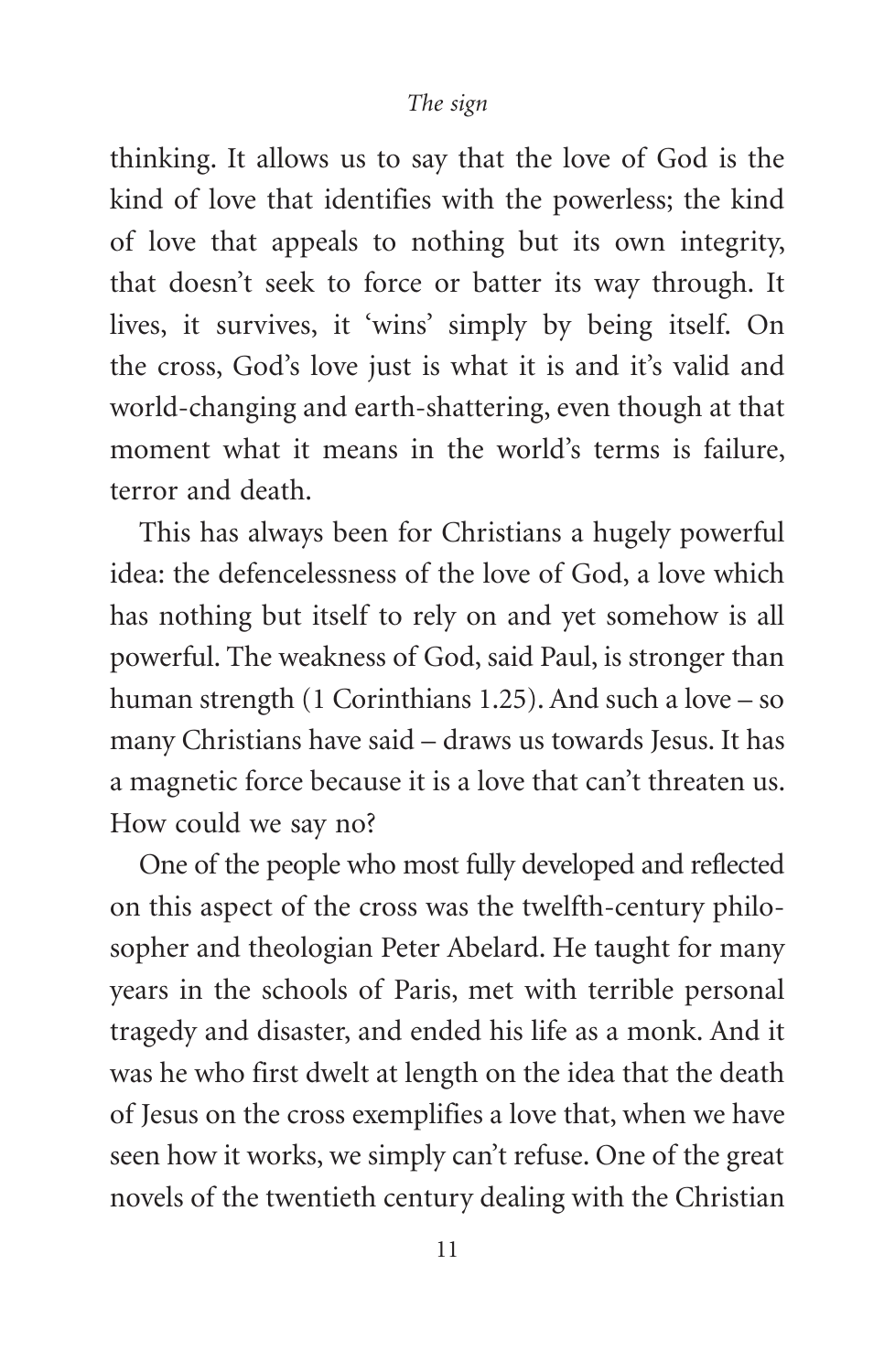faith is Helen Waddell's *Peter Abelard*, a book in which Helen Waddell, a formidable scholar of the Middle Ages, seems to get right into the mind and the heart of Peter Abelard and of his lover and wife Eloise, and of the people around them – so much so that you really feel you are in Paris in the twelfth century and, yes, this must have been what they said to each other.

I'd like to dwell on two moments from that book. One is when Peter, in disgrace and deep despair, is trying to rebuild his life out in the country, having built a little hermitage. One of his former students is living alongside him, helping him with practical work and joining him at the altar. One day they're coming back from fishing and they hear a terrible cry, like a child's cry, coming from the woods behind them. They rush in the direction of the cry and find that it's not a child, it's a rabbit caught in a trap, squealing its life away in terrible anguish. They prise open the trap, the rabbit nestles its head for a moment in the crook of Peter's arm, and dies. And Peter feels for that moment overwhelmed by the sheer horror of the suffering that runs right through the world: his own suffering, the suffering he's inflicted on his wife, the suffering of this innocent animal. And to his amazement it's the student, Thibault, who has something to say to him.

'I think,' says Thibault nervously, 'God is in it too.'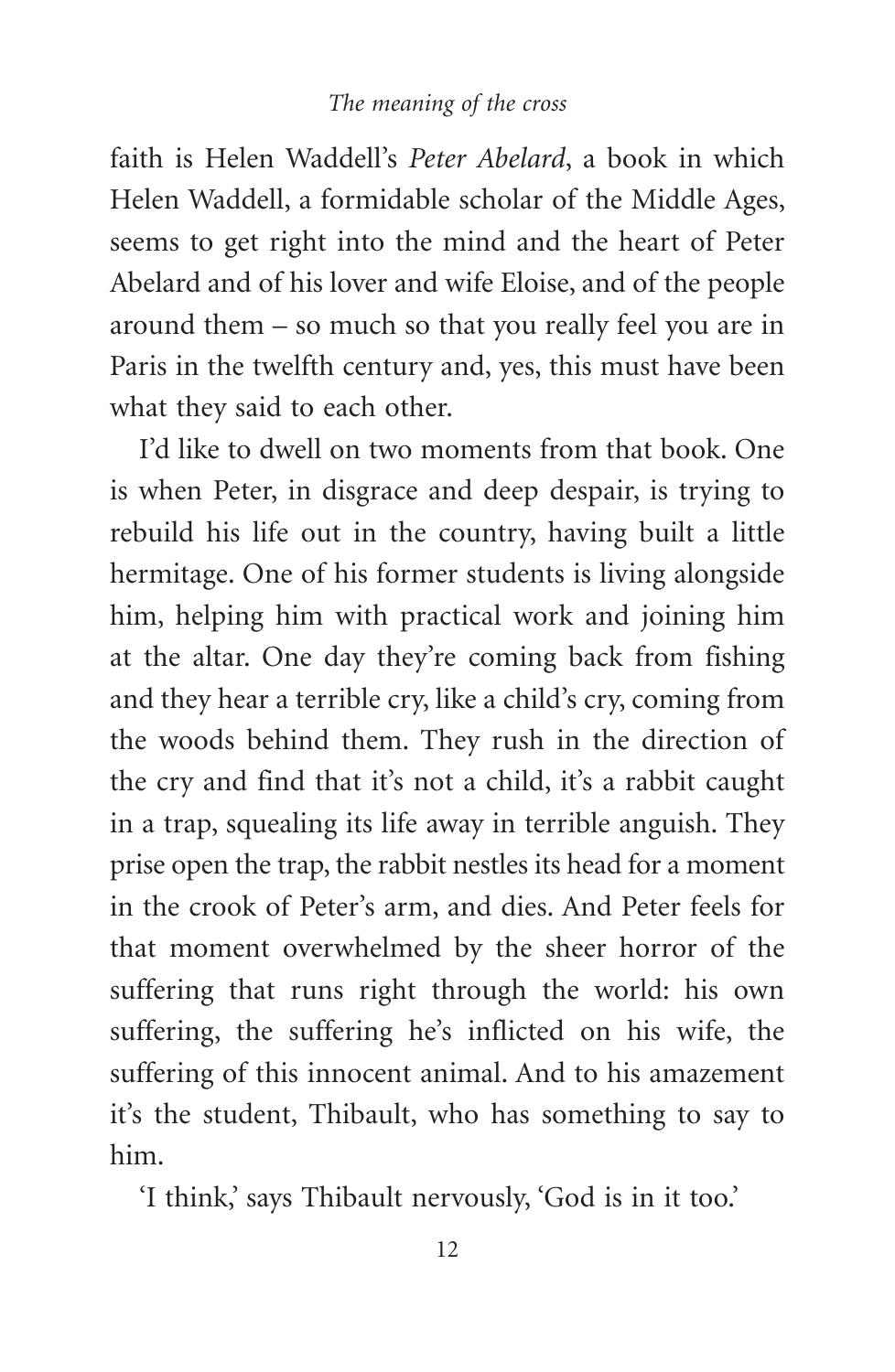Abelard looked up sharply.

'In it? Do you mean that it makes Him suffer, the way it does us?'

Again Thibault nodded.

'Then why doesn't He stop it?'

Thibault points to a tree near them:

That dark ring there, it goes up and down the whole length of the tree. But you only see it where it is cut across. That is what Christ's life was; the bit of God that we saw . . . We think God is like that for ever, because it happened once, with Christ. But not the pain. Not the agony at the last. We think that stopped.

> (Helen Waddell, *Peter Abelard*, London, Constable 1933, p. 270)

Abelard asks whether he means that 'all the pain of the world was Christ's cross' and Thibault says yes. The cross is the one moment when we see God and suffering brought together: but in fact it goes all the way through. Abelard is for a moment baffled and then intensely excited: 'O God, if it were true . . . it would bring back the whole world.'

Like a good academic he goes off to write a book about it, and unsurprisingly the book gets him into trouble. At the very end of the novel, we catch a glimpse of his continuing struggles with ideas, with prayer and with God. But this time we see him from a distance. We're back in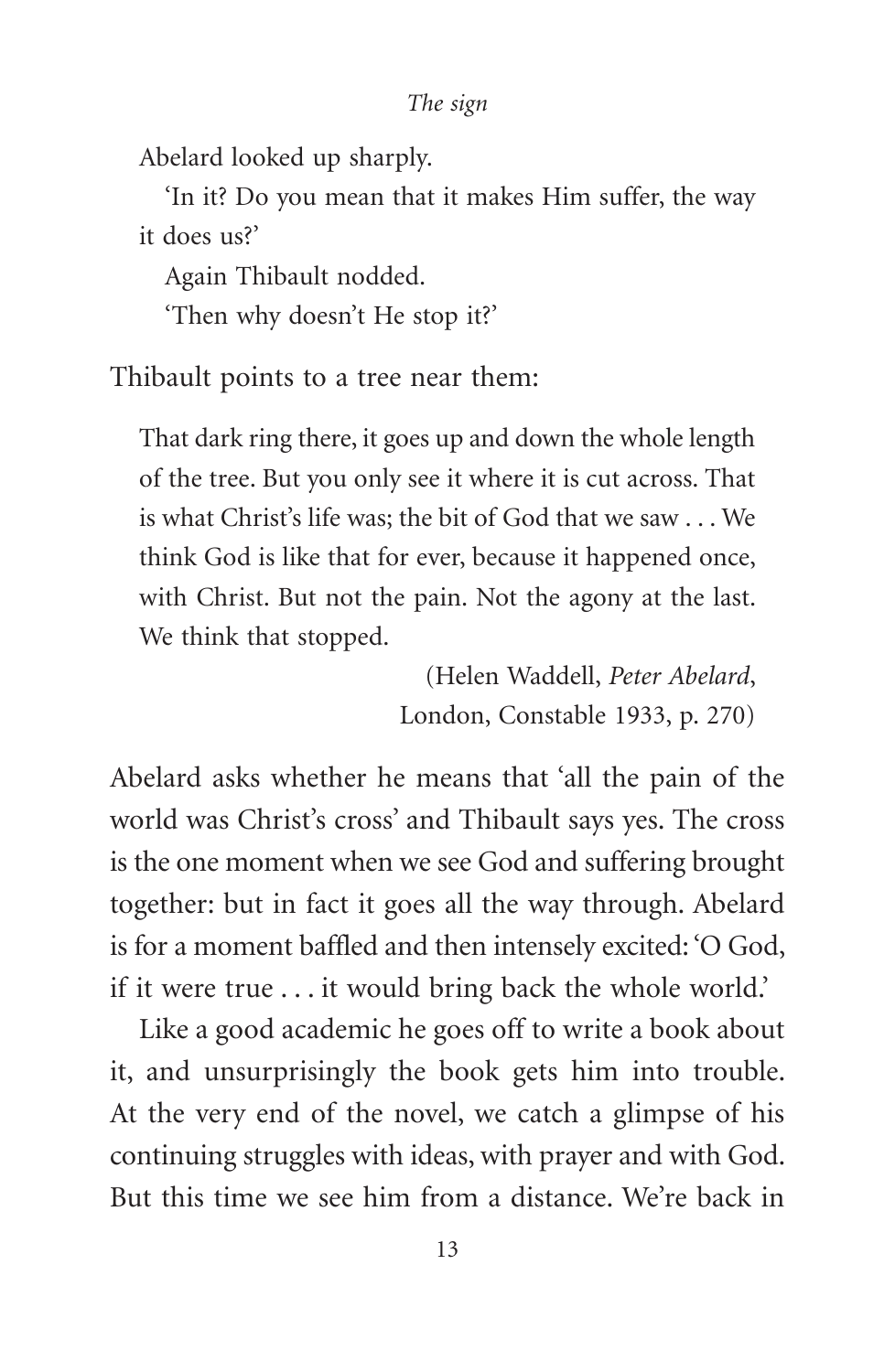Paris in the room of the old Canon of Notre Dame, Gilles, who has been a great friend to him in the past: an old and cynical and pleasure-loving man who still has a deeply kind heart. And with him is Eloise, mistress and then wife of Peter, and now the deeply respected and beloved abbess of her own monastery. She and Peter have exchanged some correspondence but it hasn't really got anywhere. She still cannot quite see why he has gone the way he has and why they had to part, why all the pain. And Gilles tells her that he's had a letter from Peter.

'Does he speak of me?' asks Eloise. 'Not yet', Gilles replies. Eloise turns away to the window and when she turns round she sees a sight she had never expected to see, the old canon in tears. She goes to Gilles: 'Don't, Gilles. Beloved, you must not . . . It is over now. It doesn't hurt now.' She catches herself and says, 'Did you hear what I just said? . . . I can bear it now, because – because of you . . . Though why it should be – why you must break your heart to comfort mine . . .' Gilles looks at her, 'the old speculative gleam kindling in his eyes', and says, 'I wonder. Is that what men have asked of God?' (p. 282)

This takes us, I think, very close to the heart of why for many Christians the cross is a compelling sign not only of an inexhaustible love but of a *vulnerable* love. 'If it were true . . . it would bring back the whole world.' And it's strange and rather surprising to find the most orthodox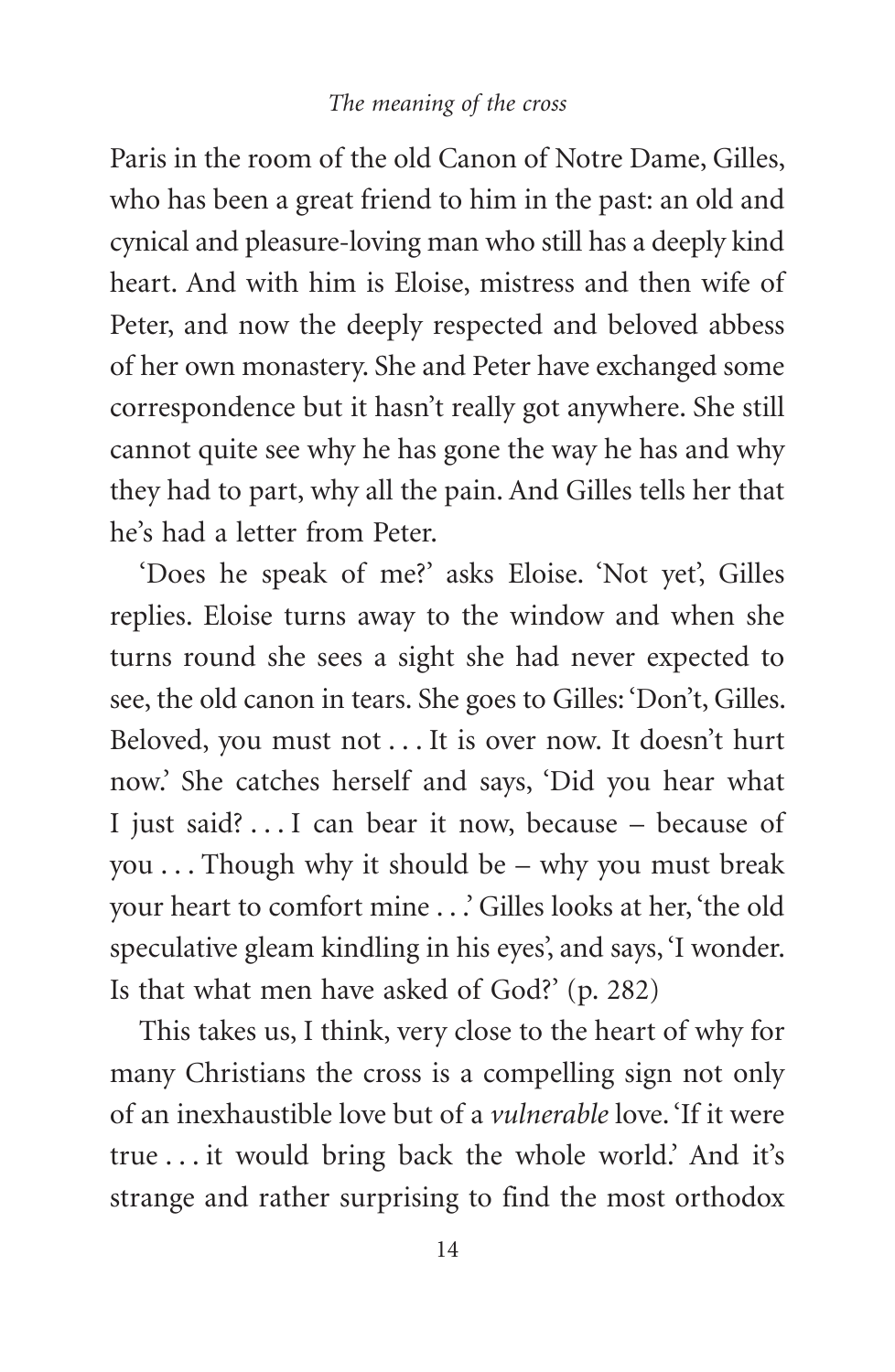and conventional thinker of the Middle Ages, the great St Thomas Aquinas, over a hundred years after Abelard, saying something very similar at one point. 'The cross,' says Aquinas, 'prompts us to love, and it is by this that we are forgiven.' The cross is what creates in us friendship with God. Here then is a very powerful and moving and resourceful tool for thinking about the cross. The sign of disgrace and exclusion, the sign of failure, is turned inside out to be a sign of that unique freedom which is God's freedom to be God whatever we do. But it is also a sign of the riskiness, the vulnerability, which such freedom must mean.

## *Sign of God's forgiveness*

And yet, it has never been the whole of Christian thinking about the cross. Why not? If the cross were only an example of wonderful human behaviour, if the cross only said to us we should be ready to suffer nobly for our convictions or we should be non-violent and nonretaliatory, that would be and is inspiring, challenging (and alarming). But it doesn't yet tell us quite why the cross has anything to do with the forgiveness of sins. So that alone can't quite be all there is to it, in terms of the New Testament's assumptions. Even with the cross as an example or 'sample' of God's love drawing humankind towards Jesus, if this is just saying that the cross makes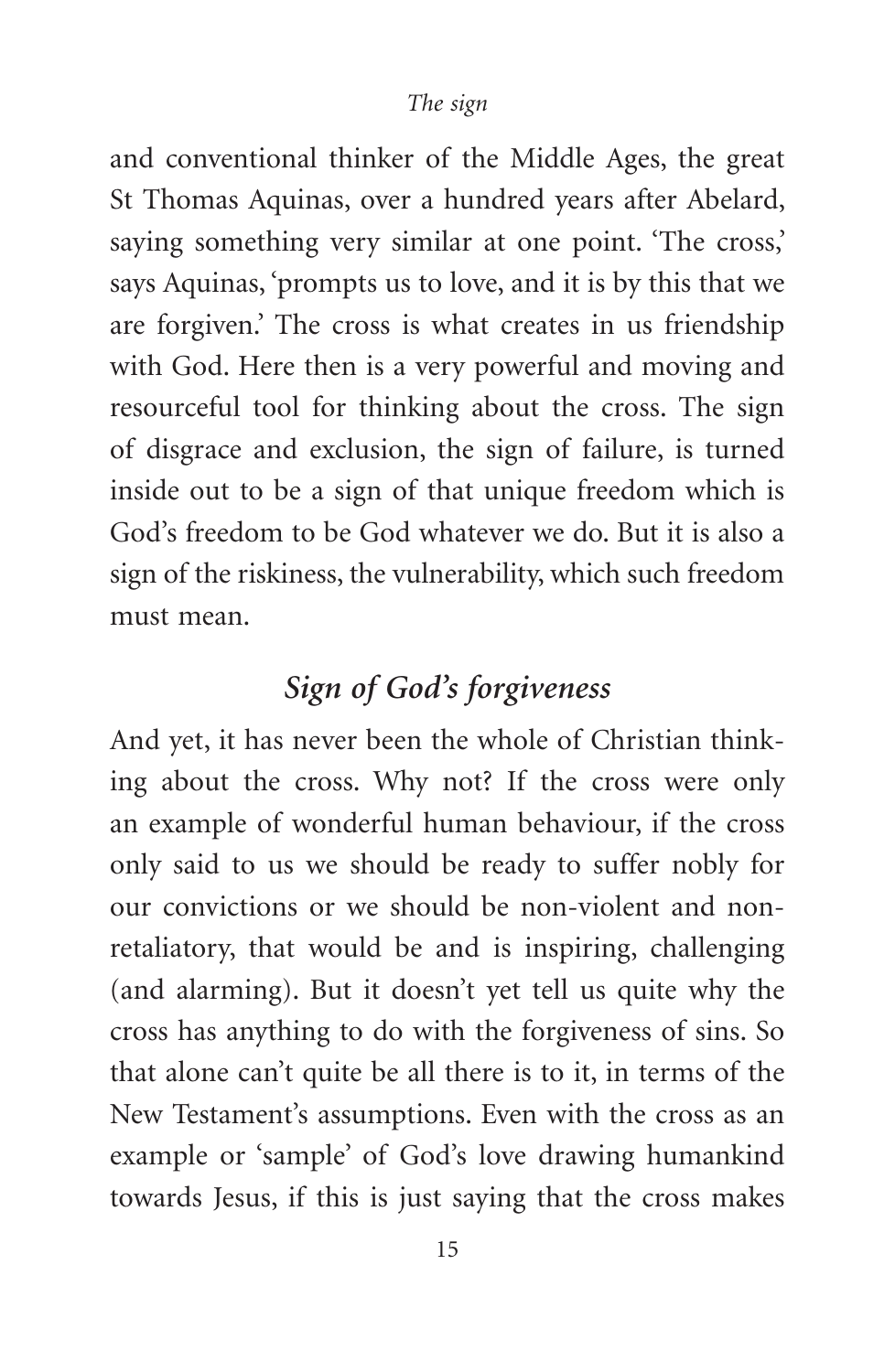or might make us change our minds – does this quite do justice to the idea of a new creation, a new horizon for all our lives, new possibilities created within us, without our knowing or thinking about it?

The New Testament seems to want to say more. Perhaps more to the point, Jesus himself seems to want to say more. 'The Son of Man did not come to be served but to serve,' says Jesus in Mark 10.45, 'and to give his life

*The cross effects a change that happens independently of our efforts or ideas*

as a ransom,' a payment, something that releases prisoners and hostages from their bonds. He came to give his life as a transaction, not just as an example but an act that some-

how springs the trap prior to any action or recognition of ours. The cross effects a change that happens independently of our efforts or ideas: the possibility of a deeply radically altered relationship with God, that doesn't depend on us.

So to speak of the cross as 'sign' is one of the most immediately and emotionally powerful ways in. Yet it isn't the only or the most comprehensive way of speaking. Every time we try to speak about how the cross works, we're saying something lying on a spectrum between two extremes. At one extreme is a very stark, objective idea: God does something and that's it. At the other extreme is subjectivity: we feel differently because of this event. In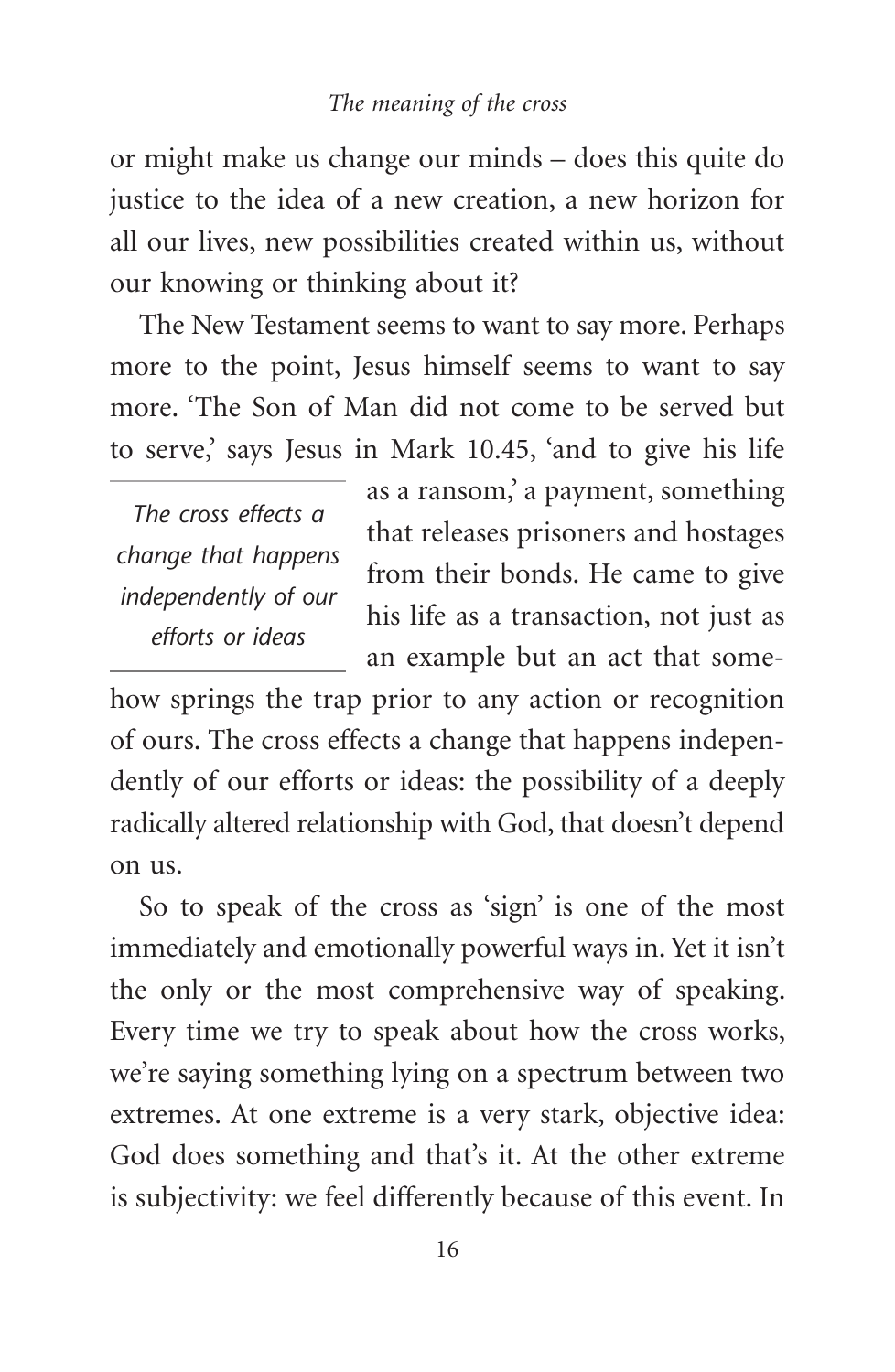the Bible and in all Christian language and practice, these belong together. But the way in which people reflect on it all swings towards one end or the other of the spectrum. And what I've been speaking about in this chapter belongs at the more subjective end: what the cross causes us to feel, the difference made to how we think about God and ourselves and our world.

> When I survey the wondrous cross On which the Prince of glory died, My richest gain I count but loss And pour contempt on all my pride.

The writer of that hymn is looking at the cross, the sign of a 'love so amazing, so divine [that it] demands my soul, my life, my all'. But does everything depend on my ability to give 'my life, my soul, my all'? And is it really true that what the cross signifies is irresistible to human beings, automatically bringing back the whole world? It doesn't look like it, given the history of the world. Not so simple, surely. Yet so often it is this 'sign' element that most speaks to people, that addresses our fears and breaks down our defences, that *proves* to us (to go back to that aspect of New Testament language) that we needn't be afraid of God and that we needn't suffer alone in despair. A sign is something that communicates, that changes the world of meaning that we live in. It's a tangible word, a word that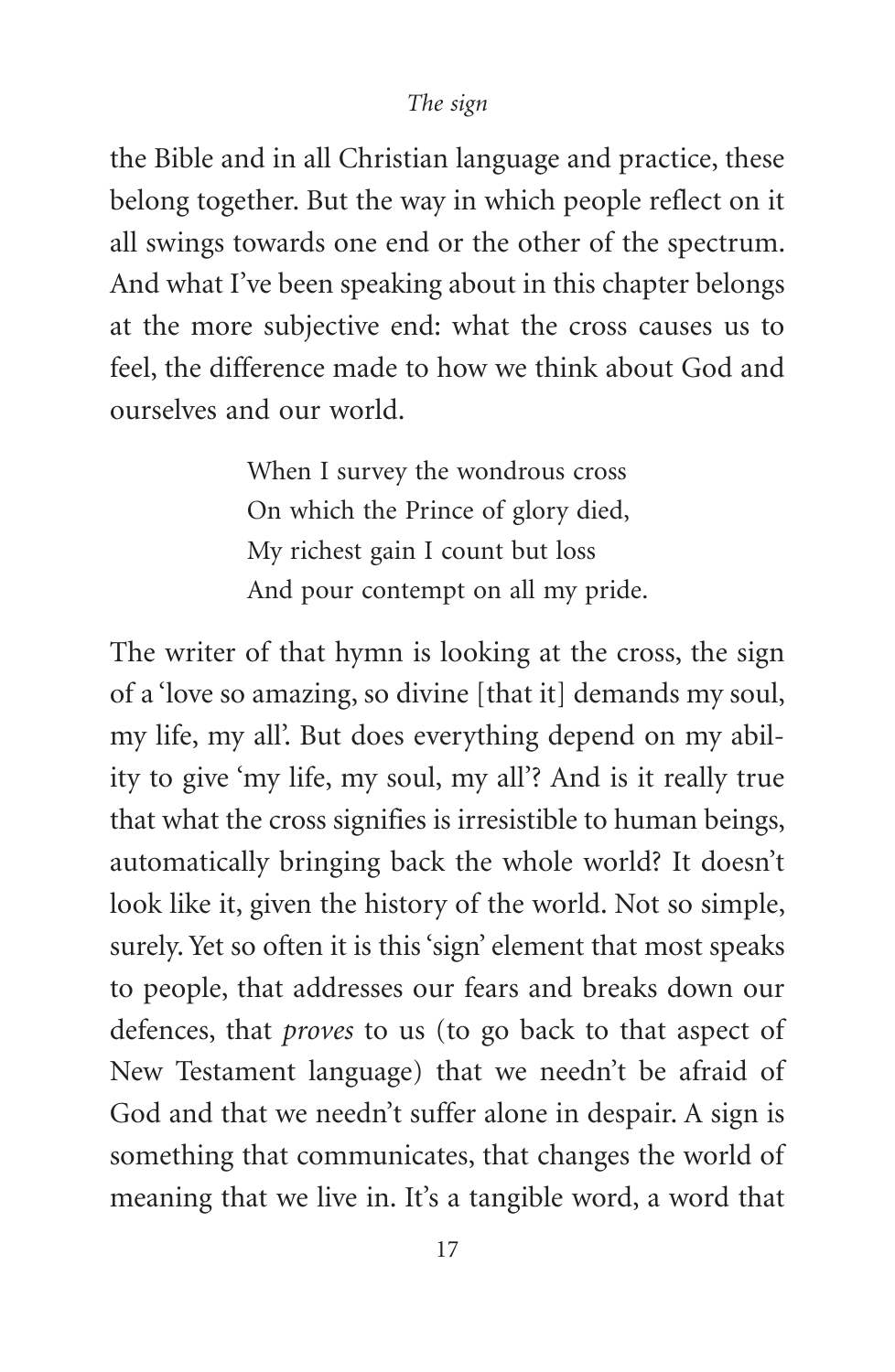is expressed in an event, a symbol, a picture. And like other symbols and pictures it very often speaks to us at a level we can't fully make sense of. There have been many cases of people who, faced with the crucifix, can't ignore it or pass by.

There's a famous story from nineteenth-century France of a young military officer who made a bet with some of his colleagues. He was to go to confession in one of the big Paris churches and just pour out all the sins he could possibly think of to the priest in the most vivid and detailed terms. He did just that, thinking he'd been very clever. And on the other side of the grille there was a long silence and eventually the priest said, 'Now, my son, I want you to go back into the middle of the church in front of the big crucifix over the screen. I want you to look up at the crucifix and say, "You did that for me and I don't give a damn." And I want you to go on saying it as long as you can.' The young man went back and tried to do what he'd been instructed. He couldn't. He went off and joined a monastery. These are the levels at which the sign can work. So we mustn't imagine that because of the intellectual reservations there may be around this and the problems that they raise, we can easily let go of it.

A great twentieth-century French theologian said that in Holy Week, Jesus 'placed himself in the order of signs'. He made himself a symbol, a communication of God's